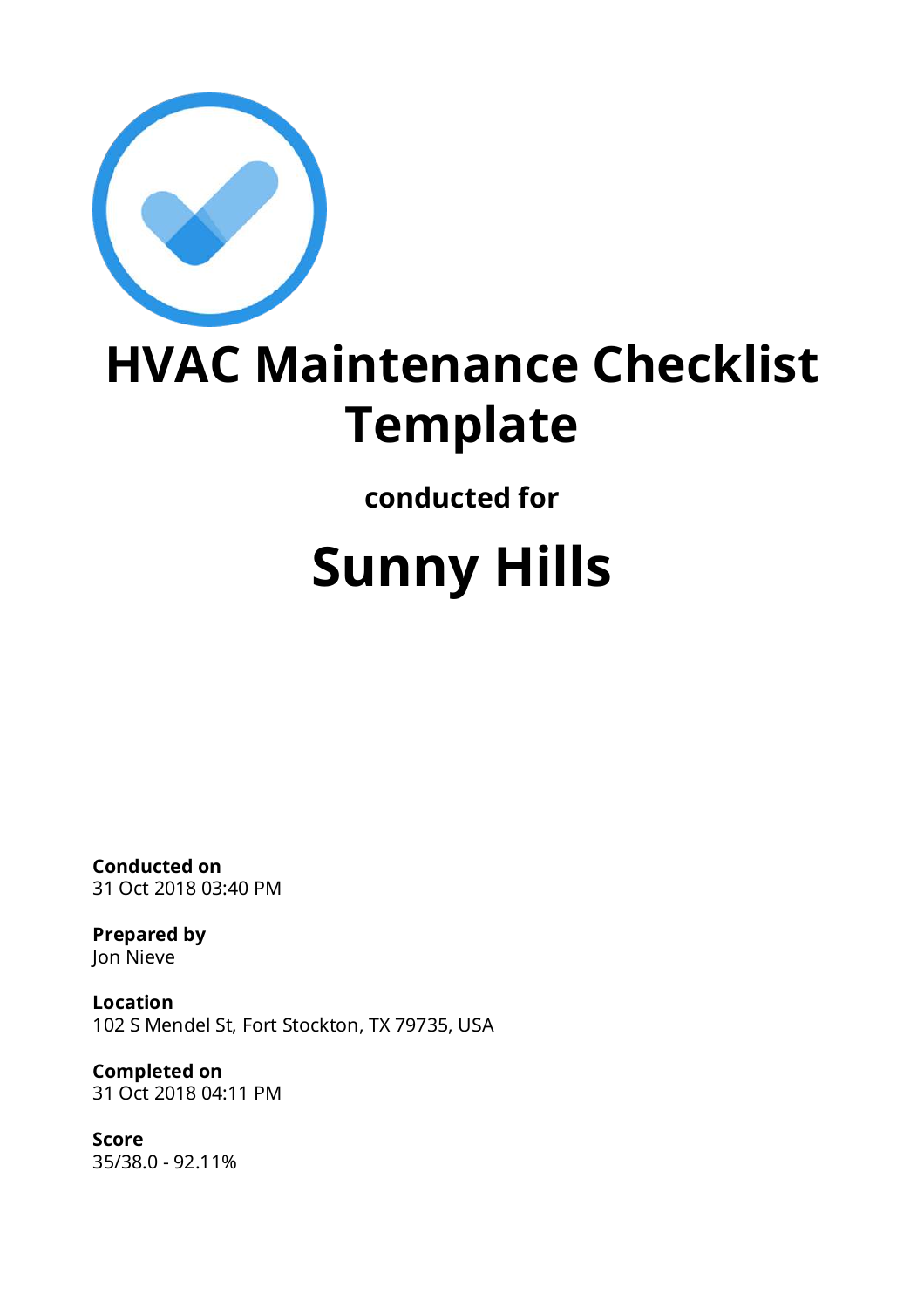## **Failed Responses**

This section lists responses that were set as "failed responses" in the template used for this audit

| Question                                                       | Response                      | <b>Details</b>                                                                                                                                    |  |
|----------------------------------------------------------------|-------------------------------|---------------------------------------------------------------------------------------------------------------------------------------------------|--|
| Check the condenser coil to determine if<br>it needs cleaning. | <b>Needs</b><br><b>Action</b> | Second floor bedroom air conditioner's<br>coil needed to be cleaned.                                                                              |  |
| Appendix 1                                                     |                               |                                                                                                                                                   |  |
| Replace air filter or clean reusable type<br>filter.           | <b>Needs</b><br><b>Action</b> | Air filters of second floor air conditioner<br>and first floor guest room air conditioner<br>were cleaned. No need for replacement<br>of filters. |  |
| cond floor<br>Appendix 2<br>Appendix 3                         |                               |                                                                                                                                                   |  |
| Check bearings & lubricate blower motor<br>if needed.          | <b>Needs</b><br><b>Action</b> | Lubricated.                                                                                                                                       |  |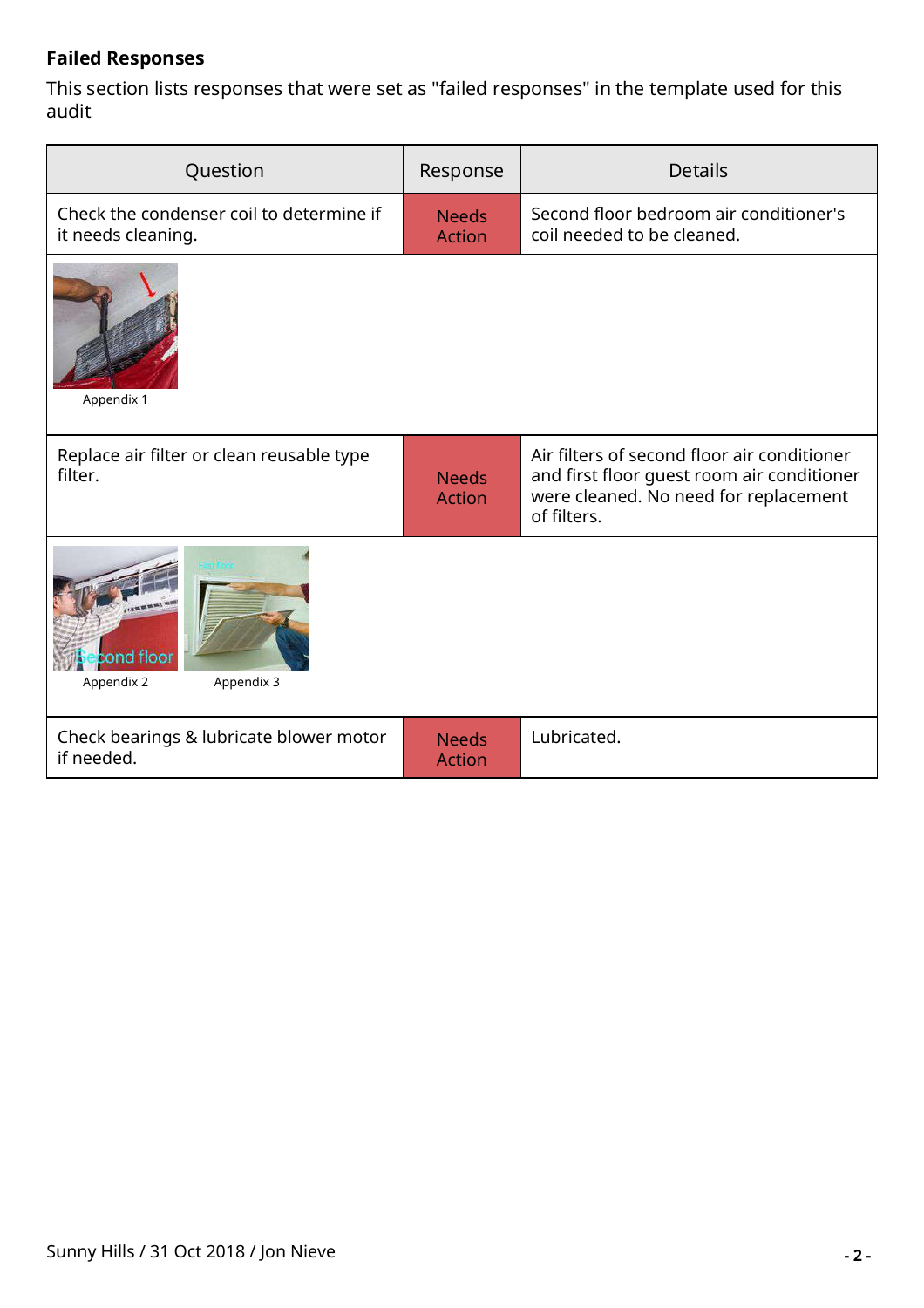## **Audit - 35/38 92.11%**

| Question                                                                    | Response                      | <b>Details</b>                                                                                                                                    |  |  |
|-----------------------------------------------------------------------------|-------------------------------|---------------------------------------------------------------------------------------------------------------------------------------------------|--|--|
| <b>Air Conditioner</b>                                                      |                               | Score (15/17) 88.23%                                                                                                                              |  |  |
| Check and adjust thermostat.                                                | <b>OK</b>                     |                                                                                                                                                   |  |  |
| Check the condenser coil to determine if<br>it needs cleaning.              | <b>Needs</b><br><b>Action</b> | Second floor bedroom air conditioner's<br>coil needed to be cleaned.                                                                              |  |  |
| Appendix 1                                                                  |                               |                                                                                                                                                   |  |  |
| Check all wiring and connections to<br>controls and electrical connections. | <b>OK</b>                     |                                                                                                                                                   |  |  |
| Check blower belt wear, tension & adjust.                                   | <b>OK</b>                     |                                                                                                                                                   |  |  |
| Check voltage & amperage draw on all<br>motors with meter.                  | <b>OK</b>                     |                                                                                                                                                   |  |  |
| Check compressor contactor.                                                 | <b>OK</b>                     |                                                                                                                                                   |  |  |
| Visually inspect compressor and check<br>amp draw.                          | <b>OK</b>                     |                                                                                                                                                   |  |  |
| Check start capacitor & potential relay.                                    | OK                            |                                                                                                                                                   |  |  |
| Check pressure switch cut-out setting.                                      | <b>OK</b>                     |                                                                                                                                                   |  |  |
| Replace air filter or clean reusable type<br>filter.                        | <b>Needs</b><br><b>Action</b> | Air filters of second floor air conditioner<br>and first floor quest room air conditioner<br>were cleaned. No need for replacement<br>of filters. |  |  |
|                                                                             |                               |                                                                                                                                                   |  |  |

Appendix 2 Appendix 3

ă

cond floor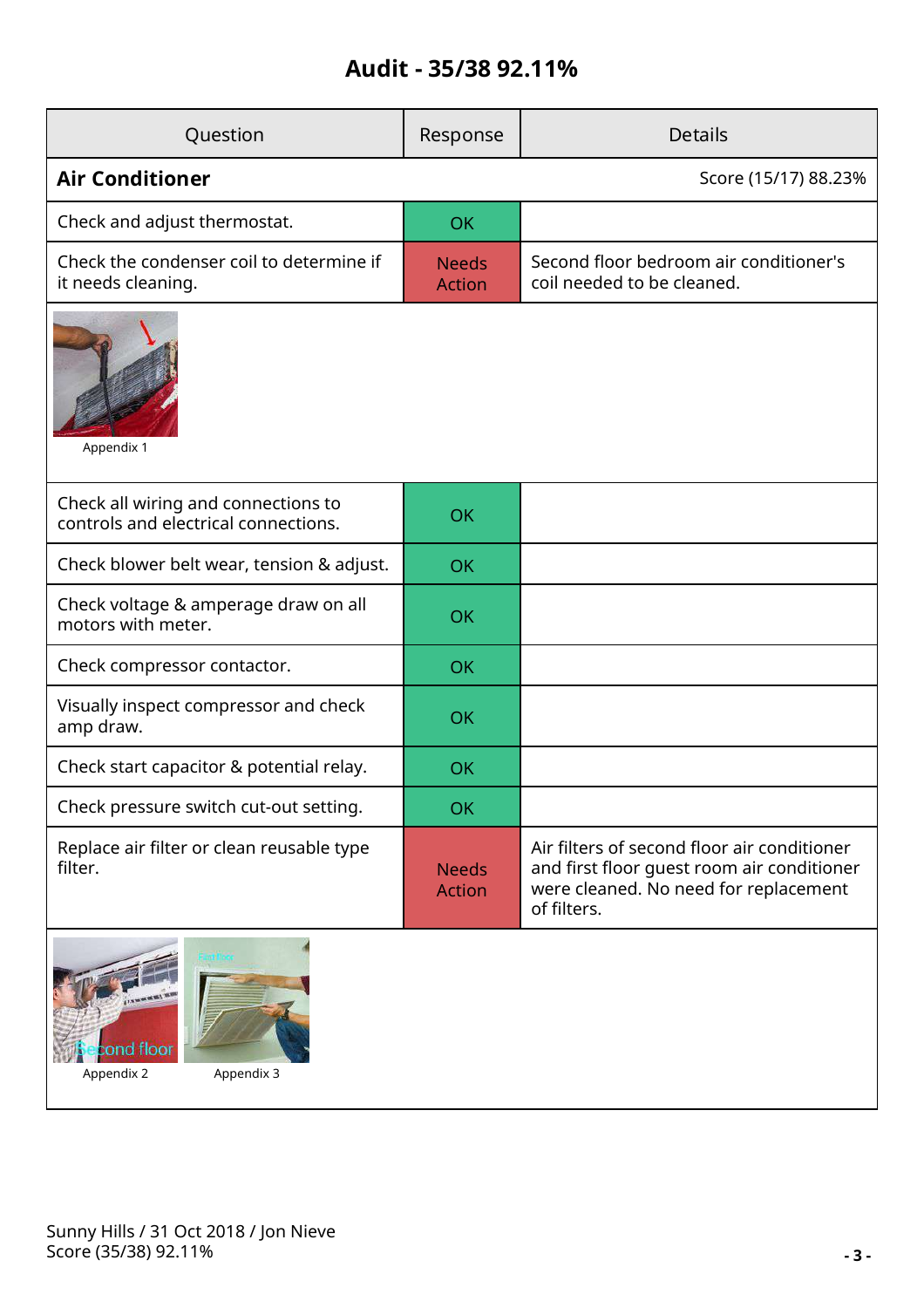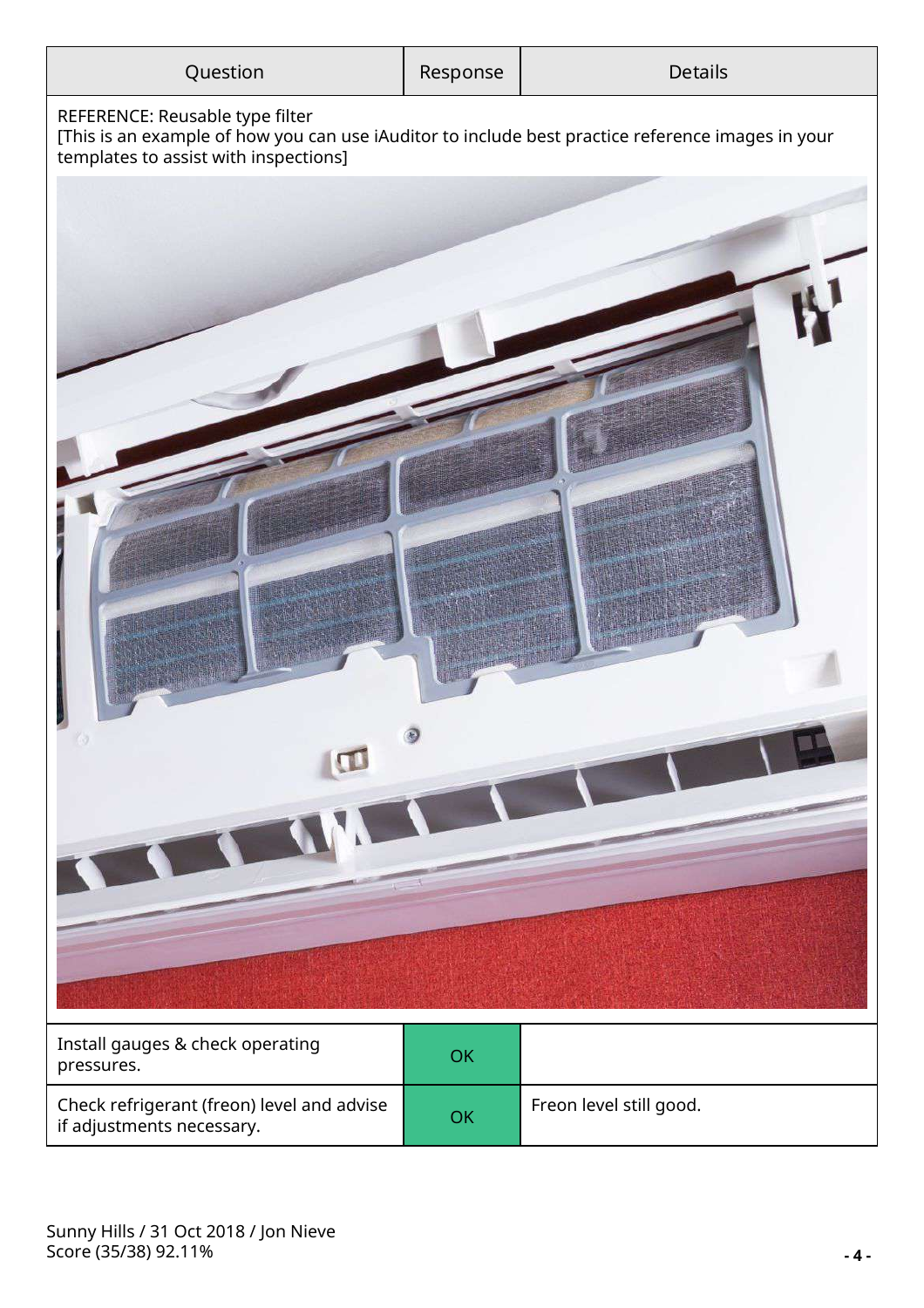| Question                                                                             | Response                      | <b>Details</b>                                                                                                |  |  |
|--------------------------------------------------------------------------------------|-------------------------------|---------------------------------------------------------------------------------------------------------------|--|--|
| Check condensate drain and pan then<br>advise of any discrepancies.                  | <b>OK</b>                     |                                                                                                               |  |  |
| Check expansion valve & coil<br>temperatures.                                        | OK                            |                                                                                                               |  |  |
| Lubricate parts as needed.                                                           | <b>OK</b>                     |                                                                                                               |  |  |
| Check evaporator coil and advise if dirty<br>or if it needs cleaning.                | <b>OK</b>                     |                                                                                                               |  |  |
| Check the shape that the total system is<br>in and advise customer of discrepancies. | <b>OK</b>                     | Air conditioners of the property are well<br>maintained. Only cleaning of the coils<br>and filters were done. |  |  |
| <b>Heat Pump</b>                                                                     |                               | Score (20/21) 95.24%                                                                                          |  |  |
| Check and adjust thermostat.                                                         | <b>OK</b>                     |                                                                                                               |  |  |
| Check to make sure that the indoor &<br>outdoor units turn on.                       | OK                            |                                                                                                               |  |  |
| Replace the air filter or clean if reusable<br>type.                                 | <b>OK</b>                     |                                                                                                               |  |  |
| Check bearings & lubricate blower motor<br>if needed.                                | <b>Needs</b><br><b>Action</b> | Lubricated.                                                                                                   |  |  |
| Check blower belt, wear, tension & adjust<br>as needed.                              | <b>OK</b>                     |                                                                                                               |  |  |
| Check electrical connections for<br>tightness.                                       | <b>OK</b>                     |                                                                                                               |  |  |
| Check evaporator coil to determine if it<br>needs cleaning.                          | <b>OK</b>                     |                                                                                                               |  |  |
| Check voltage to unit.                                                               | <b>OK</b>                     |                                                                                                               |  |  |
| Check blower motor amp draw.                                                         | <b>OK</b>                     |                                                                                                               |  |  |
| Check electric heaters with amp probe<br>and voltage during heating inspection.      | <b>OK</b>                     |                                                                                                               |  |  |
| Check condenser motor bearings &<br>lubricate if needed.                             | <b>OK</b>                     |                                                                                                               |  |  |
| Check condenser motor amp draw.                                                      | <b>OK</b>                     |                                                                                                               |  |  |
| Check refrigerant (freon) level.                                                     | <b>OK</b>                     |                                                                                                               |  |  |
| Check compressor amp draw.                                                           | <b>OK</b>                     |                                                                                                               |  |  |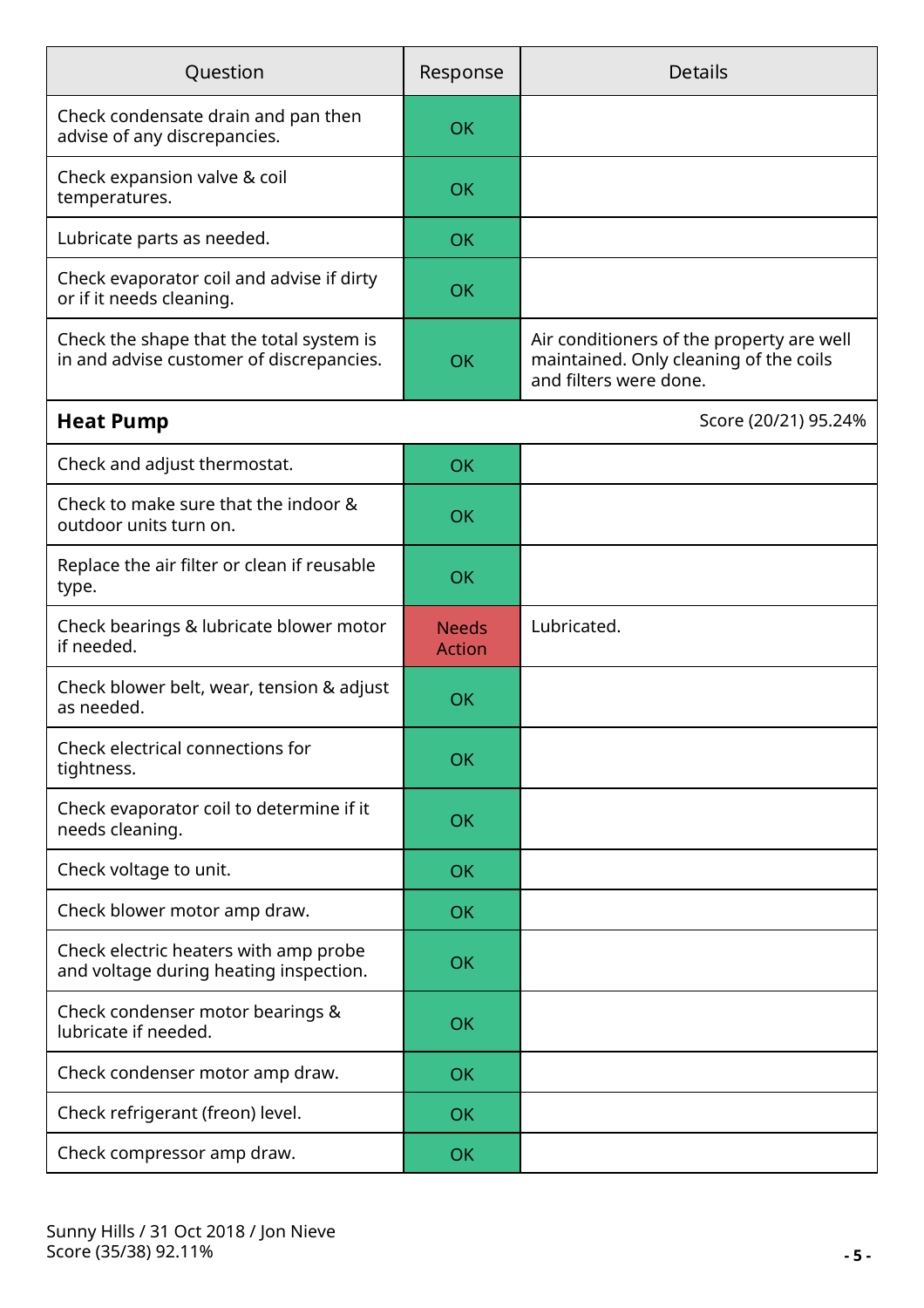| Question                                                                             | Response  | <b>Details</b>                                               |  |  |
|--------------------------------------------------------------------------------------|-----------|--------------------------------------------------------------|--|--|
| Check crankcase heater if compressor<br>has one installed.                           | OK        |                                                              |  |  |
| Check defrost controls.                                                              | <b>OK</b> |                                                              |  |  |
| Check reversing valve operation.                                                     | <b>OK</b> |                                                              |  |  |
| Check coil temperature.                                                              | <b>OK</b> |                                                              |  |  |
| Check condensate drain and pan then<br>advise of any discrepancies.                  | <b>OK</b> |                                                              |  |  |
| Perform visual inspection of ductwork<br>and make notes regarding discrepancies.     | <b>OK</b> |                                                              |  |  |
| Check the shape that the total system is<br>in and advise customer of discrepancies. | <b>OK</b> | Heat Pump is fairly new but only needed<br>some lubrication. |  |  |
| <b>Electric Heater</b>                                                               |           |                                                              |  |  |
| Check and adjust thermostat.                                                         | N/A       |                                                              |  |  |
| Check to make sure that the indoor unit<br>turns on.                                 | N/A       |                                                              |  |  |
| Replace the air filter or clean if reusable<br>type.                                 | N/A       |                                                              |  |  |
| Check bearings & lubricate blower motor<br>if needed.                                | N/A       |                                                              |  |  |
| Check blower belt, wear, tension & adjust<br>as needed.                              | N/A       |                                                              |  |  |
| Check evaporator coil to determine if it<br>needs cleaning.                          | N/A       |                                                              |  |  |
| Check voltage to unit.                                                               | N/A       |                                                              |  |  |
| Check amp draw on motor.                                                             | N/A       |                                                              |  |  |
| Check amperage draw on each element.                                                 | N/A       |                                                              |  |  |
| Check total amperage draw on elements.                                               | N/A       |                                                              |  |  |
| Check heat sequencer.                                                                | N/A       |                                                              |  |  |
| Check electrical wiring and connections.                                             | N/A       |                                                              |  |  |
| Check temperature rise.                                                              | N/A       |                                                              |  |  |
| Check supply temperature.                                                            | N/A       |                                                              |  |  |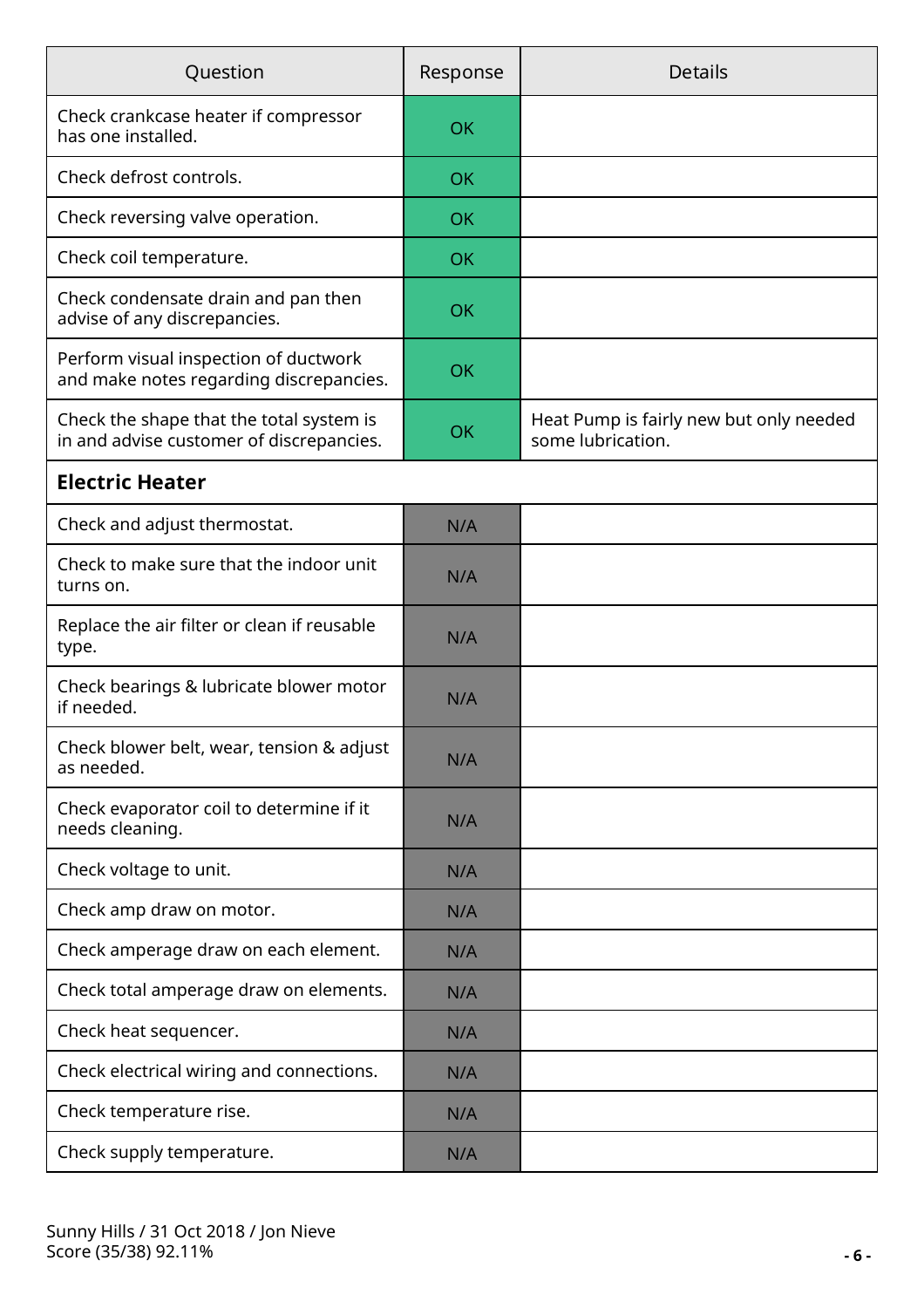| Question                                                                             | Response | <b>Details</b> |
|--------------------------------------------------------------------------------------|----------|----------------|
| Check heat anticipator.                                                              | N/A      |                |
| Perform visual inspection of ductwork<br>and make notes regarding discrepancies.     | N/A      |                |
| Check the shape that the total system is<br>in and advise customer of discrepancies. | N/A      |                |
| <b>Gas Furnace</b>                                                                   |          |                |
| Check and adjust thermostat.                                                         | N/A      |                |
| Check heat anticipator.                                                              | N/A      |                |
| Check to make sure furnace/heat comes<br>on.                                         | N/A      |                |
| Replace the air filter or clean if reusable<br>type.                                 | N/A      |                |
| Check blower motor bearings & lubricate<br>if needed.                                | N/A      |                |
| Check blower belt wear, tension & adjust<br>as needed.                               | N/A      |                |
| Check the flue for rust & corrosion and<br>advise of discrepancies.                  | N/A      |                |
| Check flue for satisfactory operation.                                               | N/A      |                |
| Check, clean, and adjust pilot if needed.                                            | N/A      |                |
| Check electronic spark ignition control for<br>proper operation.                     | N/A      |                |
| Check all wiring and connections to<br>controls and electrical connections.          | N/A      |                |
| Check burners to see if they need<br>cleaning and advise.                            | N/A      |                |
| Check and adjust burners for fuel<br>efficiency.                                     | N/A      |                |
| Check heat exchanger for cracks, soot, &<br>rust.                                    | N/A      |                |
| Check heat exchanger for cracks when<br>the furnace is hot.                          | N/A      |                |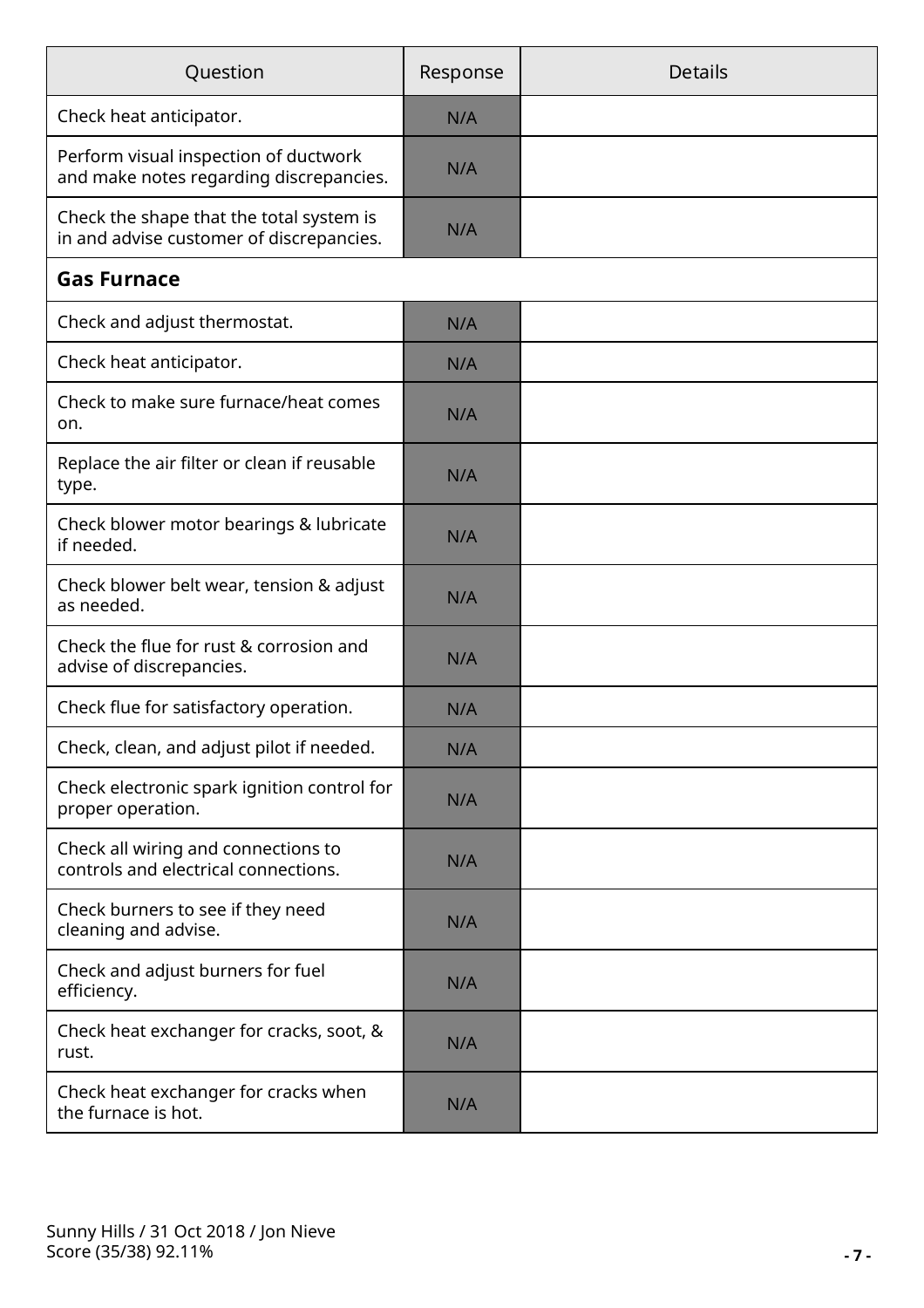| Question                                                                                      | Response | <b>Details</b> |
|-----------------------------------------------------------------------------------------------|----------|----------------|
| Check blower motor & induce draft<br>motor amps.                                              | N/A      |                |
| Check manifold pressure.                                                                      | N/A      |                |
| Check fan controls.                                                                           | N/A      |                |
| Test safety shutoff response.                                                                 | N/A      |                |
| Check condensate drain and pan then<br>advise of any discrepancies.                           | N/A      |                |
| Perform visual inspection of ductwork<br>and make notes regarding discrepancies.              | N/A      |                |
| Check the shape that the total system is<br>in and advise customer of discrepancies.          | N/A      |                |
| <b>Dual Fuel Heat Pump Furnace</b>                                                            |          |                |
| Check and adjust thermostat.                                                                  | N/A      |                |
| Check to make sure that the indoor & out<br>doorunits come on, which includes the<br>furnace. | N/A      |                |
| Replace the air filter or clean if reusable<br>type.                                          | N/A      |                |
| Check bearings & lubricate blower motor<br>if needed.                                         | N/A      |                |
| Check blower belt, wear, tension & adjust<br>as needed.                                       | N/A      |                |
| Check electrical connections for<br>tightness.                                                | N/A      |                |
| Check evaporator coil to determine if it<br>needs cleaning.                                   | N/A      |                |
| Check voltage to unit.                                                                        | N/A      |                |
| Check blower motor amp draw.                                                                  | N/A      |                |
| Check electric heaters with amp probe<br>and voltage during heating inspection.               | N/A      |                |
| Check condenser motor bearings &<br>lubricate if needed.                                      | N/A      |                |
| Check condenser motor amp draw.                                                               | N/A      |                |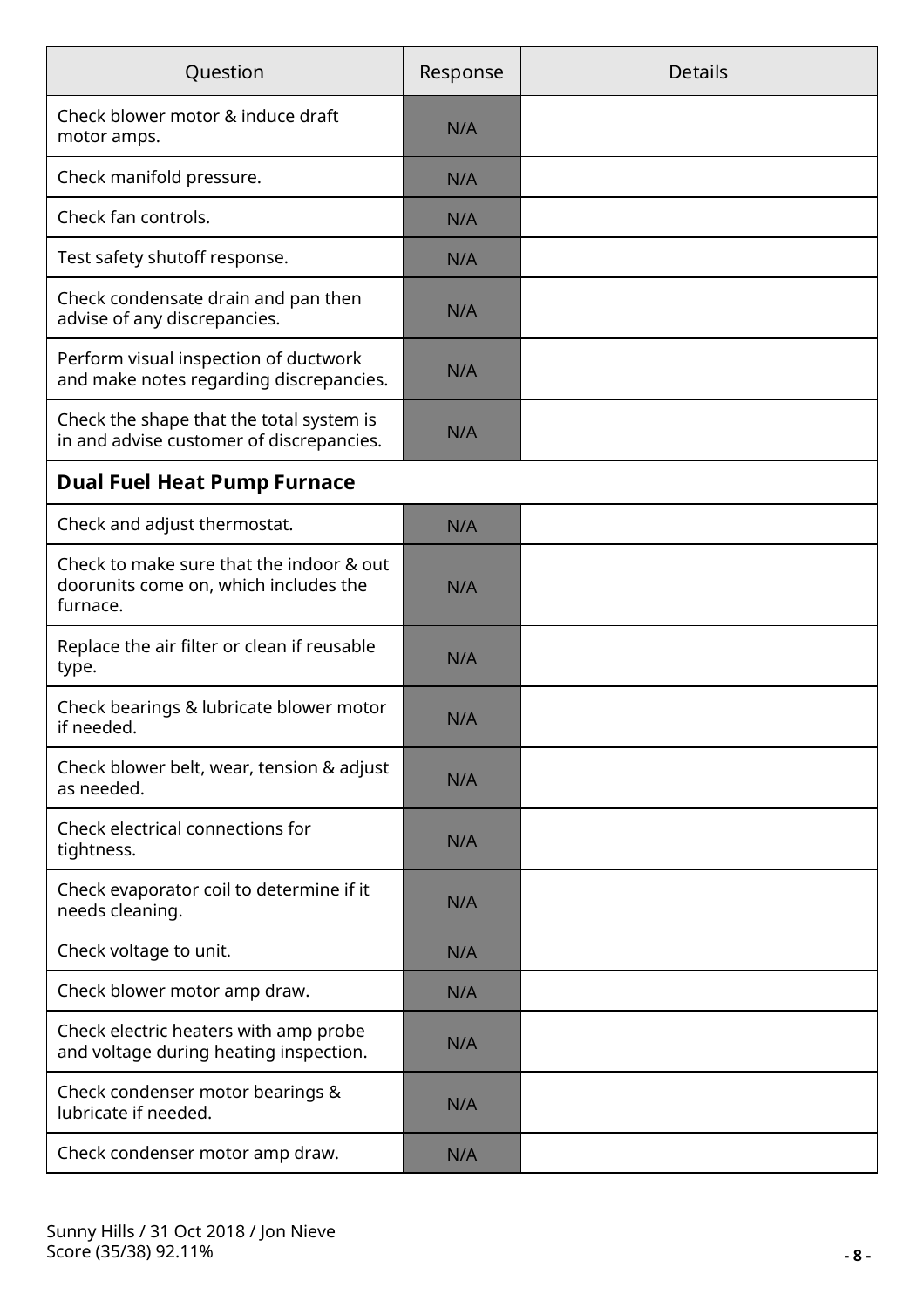| Question                                                                             | Response | <b>Details</b> |
|--------------------------------------------------------------------------------------|----------|----------------|
| Check refrigerant (freon) level.                                                     | N/A      |                |
| Check compressor amp draw.                                                           | N/A      |                |
| Check crankcase heater if compressor<br>has one installed.                           | N/A      |                |
| Check defrost controls.                                                              | N/A      |                |
| Check reversing valve operation.                                                     | N/A      |                |
| Check coil temperature.                                                              | N/A      |                |
| Check the flue for rust & corrosion and<br>advise of discrepancies.                  | N/A      |                |
| Check flue for satisfactory operation.                                               | N/A      |                |
| Check, clean, and adjust pilot if needed.                                            | N/A      |                |
| Check electronic spark ignition control for<br>proper operation.                     | N/A      |                |
| Check and adjust burners for fuel<br>efficiency.                                     | N/A      |                |
| Check heat exchanger for cracks, soot, &<br>rust.                                    | N/A      |                |
| Check heat exchanger for cracks when<br>the furnace is hot.                          | N/A      |                |
| Check blower motor & induce draft<br>motor amps.                                     | N/A      |                |
| Check manifold pressure.                                                             | N/A      |                |
| Check fan controls                                                                   | N/A      |                |
| Test safety shut off response.                                                       | N/A      |                |
| Check condensate drain and pan then<br>advise of any discrepancies.                  | N/A      |                |
| Perform visual inspection of ductwork<br>and make notes regarding discrepancies.     | N/A      |                |
| Check the shape that the total system is<br>in and advise customer of discrepancies. | N/A      |                |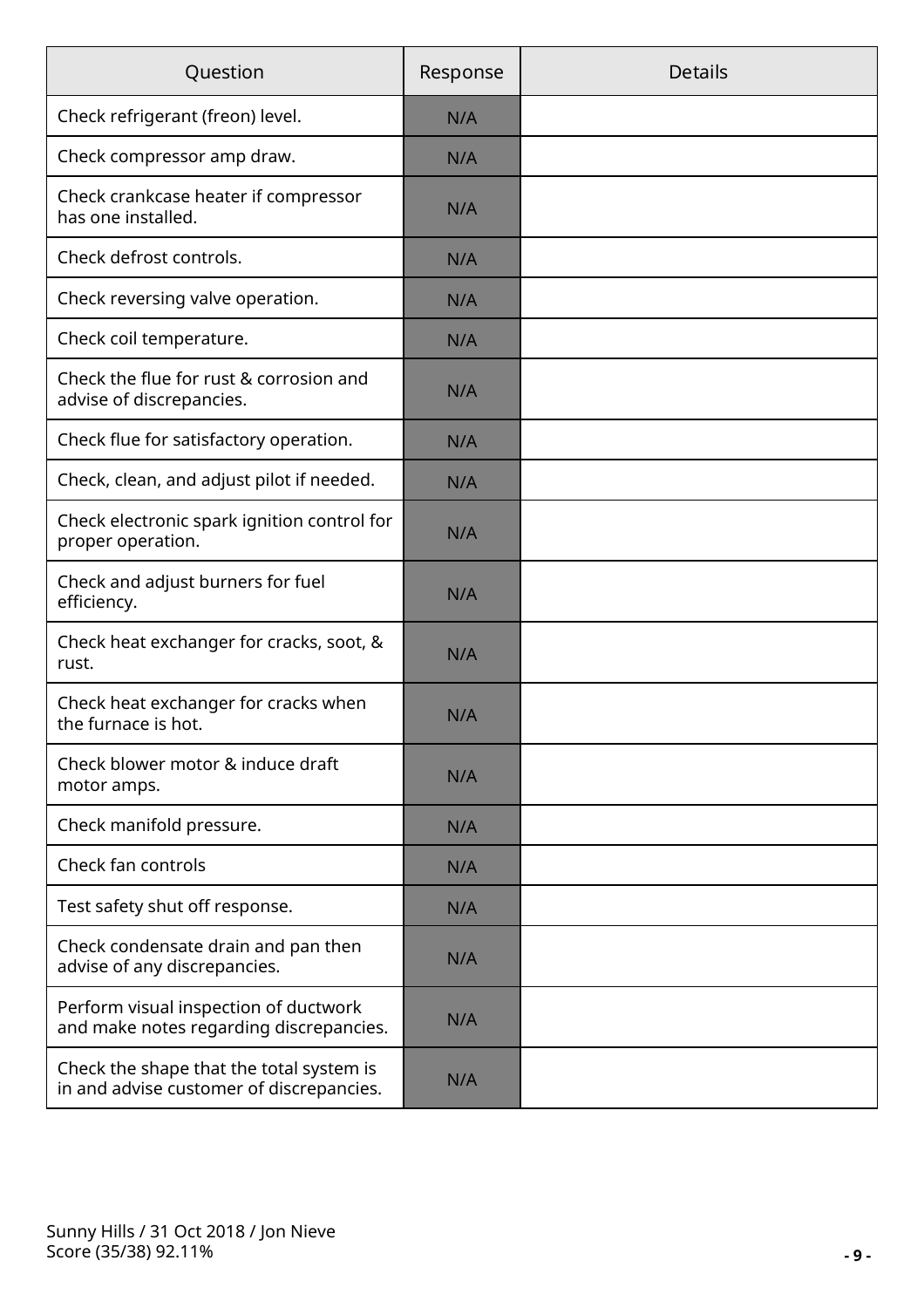| Question                                     |           |  | Response                                                                                                                                                                                                                                                                  |                      | <b>Details</b> |
|----------------------------------------------|-----------|--|---------------------------------------------------------------------------------------------------------------------------------------------------------------------------------------------------------------------------------------------------------------------------|----------------------|----------------|
| <b>Completion</b>                            |           |  |                                                                                                                                                                                                                                                                           |                      |                |
| <b>Overall Comment / Cost of Maintenance</b> |           |  | Air conditioning system and heat pump are both in<br>good condition. All parts are functioning according to<br>specifications. Freon level still good. Only cleaning for<br>maintenance was done. Everything should be good for<br>another three months.<br>Fee: \$100.00 |                      |                |
| Name and Signature                           | Jon Nieve |  |                                                                                                                                                                                                                                                                           | 31 Oct 2018 04:10 PM |                |